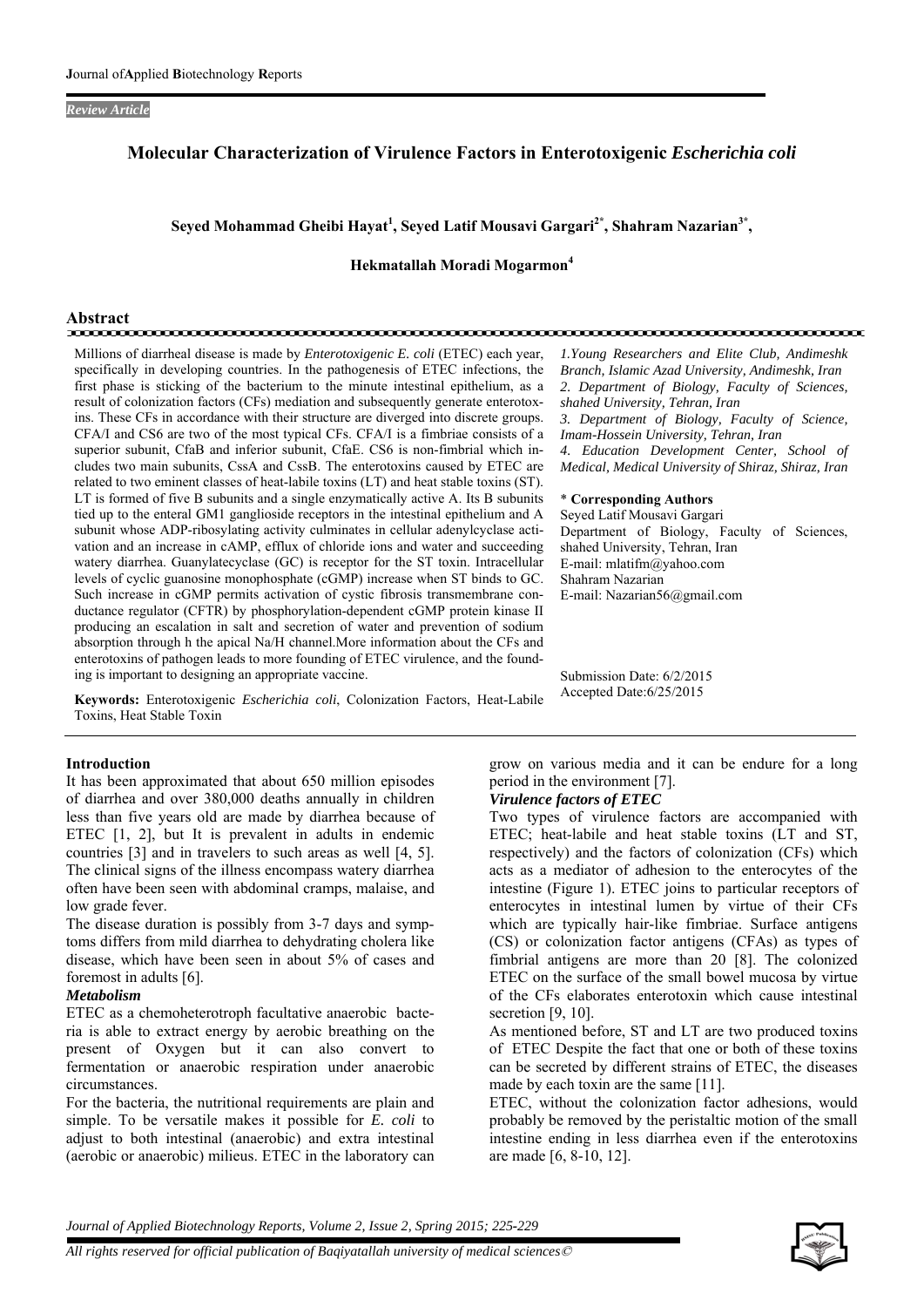#### *Colonization factors*

The colonization factors can act as mediator for the bacteria to adhere to the host small intestinal epithelium. Approximately twenty various colonization factors have been illustrated so far [6, 8]. Two different groups are formed by division of these colonization factors according to their structure (Table 1). Since CFA/I-like, type-IV-like, CS5 groups do not have any sufficient resemblance to other CFs, they do not belong to any group. CFA/I, CS1, CS2, CS4, CS14, CS17, CS19 and PCFO71 can be compiled by CFA/I-like group [6, 8, 12]. CS6 is a distinct colonization factor (Table 1).



Figure 1. Scheme of the components of ETEC [12].

About one third of the ETEC strains evinces CFA/I [13]. Two third of these strains express just LT and the remained third expresses both LT and ST. By the expression of CS3 and/or CS1 or CS2, the CFA/II group is confirmed and is discovered on 23% of the strains. Both ST and LT are usually expressed by CFA/II strains. CFA/IV group owns 21 % of the strains which means that they express CS6 and/or CS4 or CS5. The mentioned strains usually express ST [10, 13].

Table 1: ETEC colonization factors in their groups. The last column CFs which do not belong to any group.

| <b>CFA/I-LIKE</b> | <b>CSS</b>       | <b>TYPE-IV-LIKE</b> | <b>DISTINCT</b> |
|-------------------|------------------|---------------------|-----------------|
| <b>CFA</b>        | CS <sub>5</sub>  | CS8 (CFA/III)       | CS <sub>3</sub> |
| CS <sub>1</sub>   | CS7              | CS15                | CS <sub>6</sub> |
| CS <sub>2</sub>   | CS13             | CS <sub>21</sub>    | CS10            |
| CS <sub>4</sub>   | CS18             |                     | CS12            |
| CS14              | CS <sub>20</sub> |                     |                 |
| CS17              |                  |                     |                 |
| CS19              |                  |                     |                 |
| PCFO71            |                  |                     |                 |

## *CFA/I*

The first described CF was colonization factor antigen I (CFA/I) which is the typical CFs in ETEC strains [6, 8, 13]. CFA/I is in a family of eight CFs (Table 1), they are segregated into three subgroups; CFA/I, CS4 and CS14, CS1, CS17, CS19 and PCFO71, and CS2. CFA/I as a fimbriae is made of a major subdivision, CfaB and a minor subdivision, the tip protein CfaE. The operon consists of cfaA, cfaB, cfaC and cfaE. A chaperone-like protein is encoded by cfaA and the cfaC gene is a protein which is involved in transporting the fimbriae across the outer membrane [14].

#### *CS6*

One of the most popular CFs is coli surface antigen 6 (CS6) [6] which is non-fimbrial and its structure has not yet been specified. CssA and CssB are two different subunits of CS6. The operon embodies cssA, cssB, cssC and cssD. CssC is a chaperone and transporting CssA and CssB across the outer membrane is done by CssD which is an usher [13].

## **Toxins**

#### *Host activity and bacterial regulation of the LT toxin*

LT is a 86 kDa AB5 toxin which is popular with its homologous activities, immunogenicity and similar features as the cholera toxin (the proteins have in common 82% amino acid homology). LT is comprised of five B subdivisions that bind to the enteric GM1 ganglioside receptors in the intestinal epithelium, and a single enzymatically active A subdivision whose ADPribosylating activity results in activation of cellular adenylcyclase and an increase in cAMP, efflux of chloride ions and water and subsequent watery diarrhea [15] (Figure 2).



Figure 2. Crystal structure of ETEC LT [15].

The eltAB operon which is regulated by the global bacterial regulators (CRP) and histone-like nucleoid structuring protein encodes LT. (H-NS) [16, 17]. By the Sec dependent pathway, the translated peptides move through the inner membrane[18]. The subunits, once in the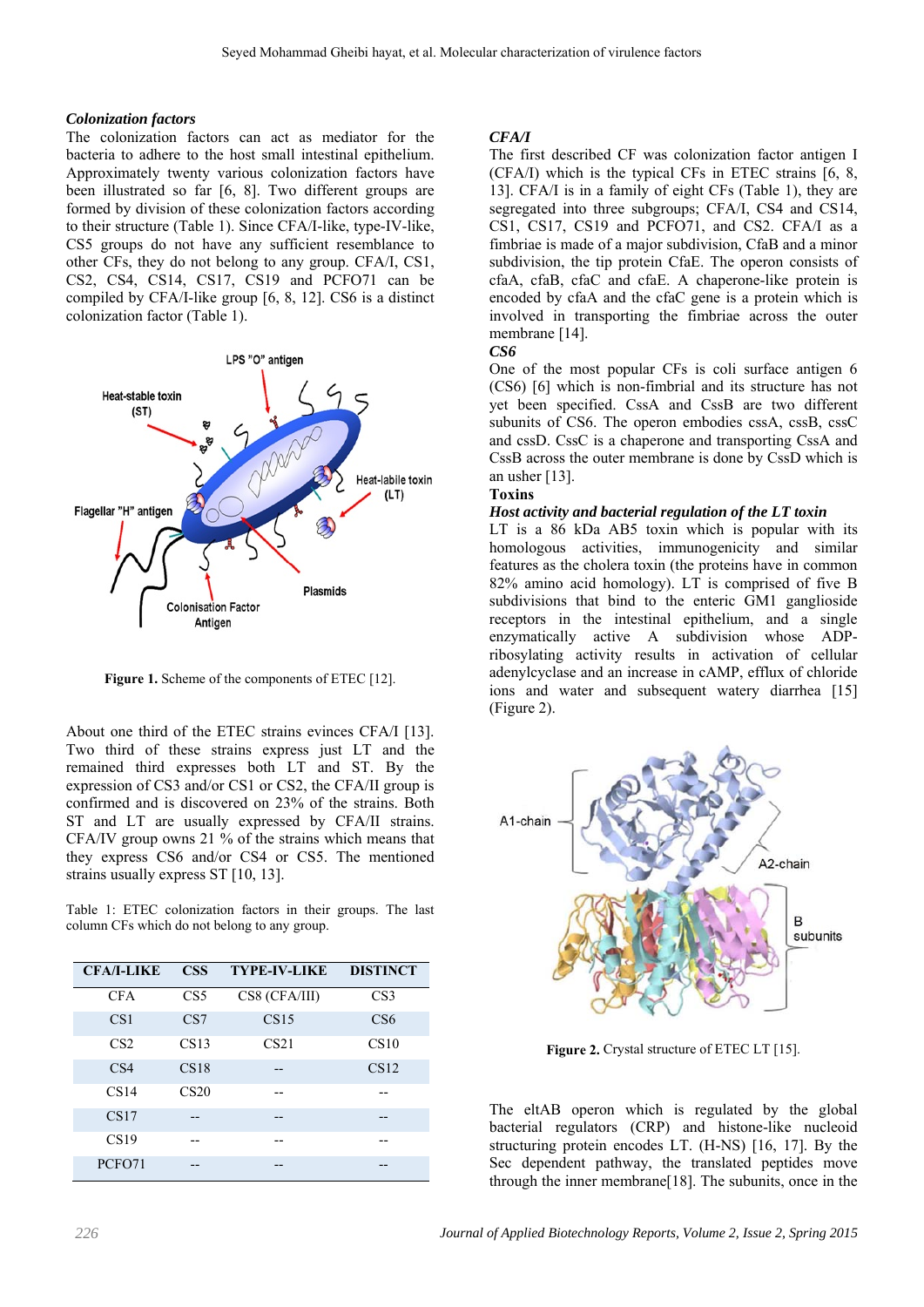periplasm, are rapidly congregated to the matured form of the AB5 holotoxin in a procedure that is DsbA dependent protein [19]. For LT secretion through the external membrane, the type II secretion system in the outer membrane of the gram negative ETEC is indispensible. (Figure 3A). The mechanism of LT secretion by ETEC into the extracellular area is still debatable. Recent studies determined that LT stays associated to the membrane [20, 21]. Latest studies have proposed that the toxin binds to lipopolysaccharide (LPS) on the extracellular surface of the bacteria through the B subdivisions after secretion through the outer membrane and through the spread of outer membrane vesicles charged with LT on their surface and periplasmic interior is the chief delivery of the toxin [22]. Although, this has been disputed, [23, 24] we and others have indeed proved LT secretion into the outward in some strains [25].

#### *Host activity and bacterial regulation of the ST toxin*

The ST which is 18-amino acid (STh primarily segregated from humans) or 19-amino acid (STp primarily segregated from pigs but causing illness in humans) eminently folded peptide and made disruption of chloride channels in the cell ending in secretory diarrhea.

Either alone or in association with LT, ST is expressed in almost 66% of ETEC strains, therefore it is seriously liable for disease load of ETEC all over the world [26]. By various genes, the ST toxin is encoded for STh and STp and STh at least has been determined to be under catabolite repression by the regulation of CRP [16] The ST genes are transcribed into "preproprecursors" [27] but the small mature ST is secreted along the TolC channel and folded into its mature shape by 4 cystein bridges [27] (Figure 3B).



**Figure 3.** Mechanisms of assembly and secretion of A. LT and B. ST enterotoxins through the inner and outer membranes of ETEC [16].

Guanylatecyclase (GC) as transmembrane enzyme is situated in the apical membrane of the intestinal cells is the main receptor for the secreted ST toxin. Binding ST to GC increases intracellular levels of cyclic guanosine monophosphate (cGMP). The mentioned increase in cGMP permits activation of cystic fibrosis transmembrane conductance regulator (CFTR) by means of phosphorylation-dependent cGMP protein kinase II which makes salt and water secretion and inhibition of sodium absorption through the apical Na/H channe (Fig. 4) [28].

#### **Host factors influencing ETEC infection**

Obviously, numerous parameters like expression of specific virulence factors by the bacteria, both inborn and achieved host defenses and the genetic background of the host effects the clinical presentation of ETEC infection following ingestion of an enough inoculums. However, early studies just started to dealt with host factors related to acquisition of ETEC infections or different clinical presentations that have been seen from asymptomatic colonization to severe, life-threatening diarrhea.



**Figure 4.** Mechanism of virulence of ETEC [21].

According to previous studies, individuals with type O blood were at high risk for severe *Vibrio cholera* infection and then several investigations have now focused on the correlation of ABO blood group determinants to ETEC infections. Data from Bangladeshi children in contrast to *V. cholerae* infections showed no relationship between blood group O and diarrhea [29].

Anyway, a succeeding study conducted in a birth cohort of more than 300 children in Dhaka specified that blood groups A or AB were connected to a ETEC diarrhea than those with group O blood [30]. Furthermore, children with Lewis blood group antigen-a positivity (Lea<sup>+</sup>Leb<sup>-</sup>) in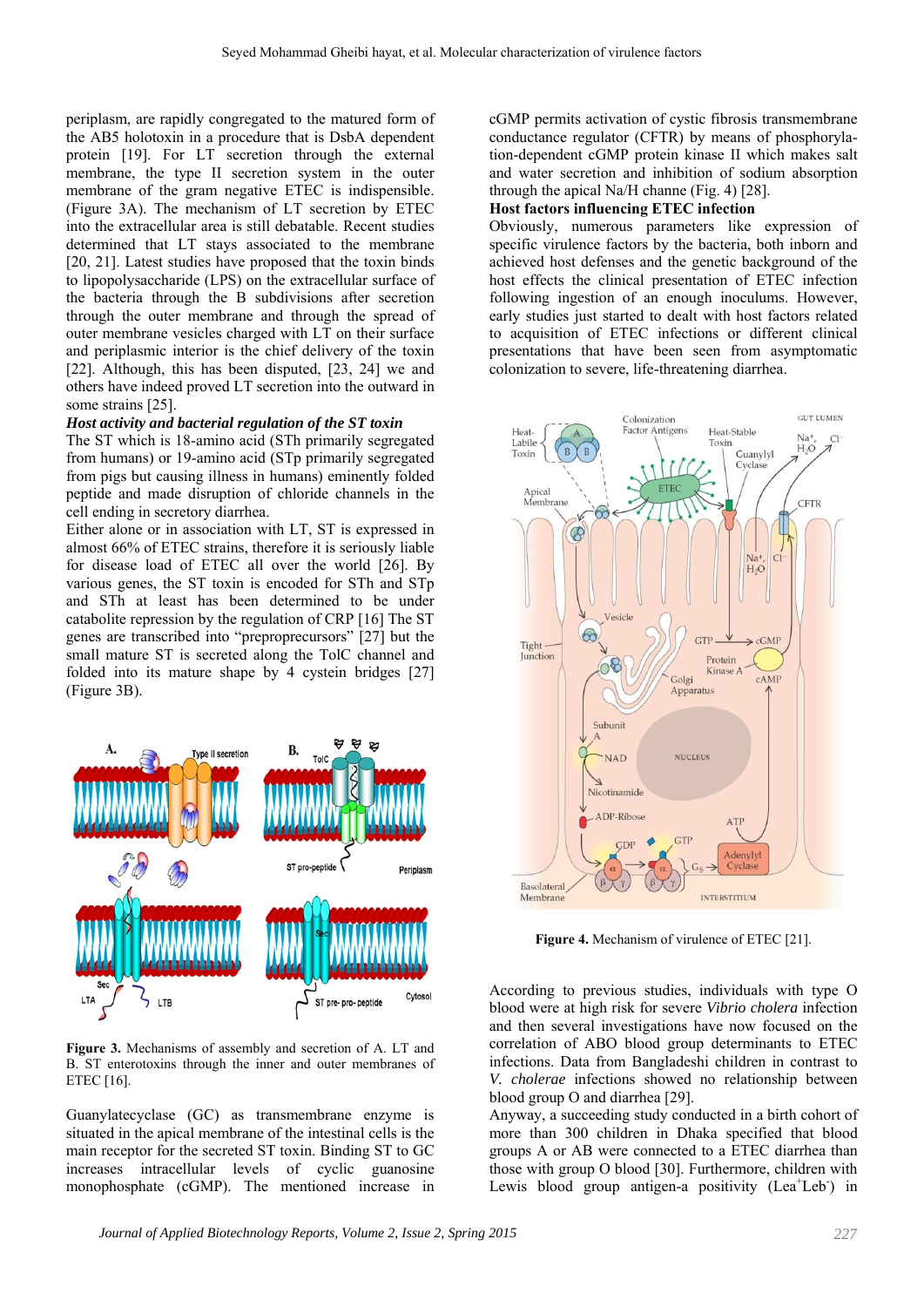Bangladesh more commonly had symptomatic ETEC infections [31].

On the surface of red blood cells, Glycoconjugates may also be expressed on intestinal epithelia where they behave as receptors from one or more bacterial adhesins, and infactCfaB, the major subdivision of Cfa/I fimbriae binds to glycosphingolipids involves Lea [32]. Studies of traveler's diarrhea, in addition to the relationship with blood group antigens, have also determined a synonymous single nucleotide polymorphism in the human lactoferrin gene that was accompanied with an intensified risk of diarrheal illness [33].

## **Conclusion**

There is strong evidence to support that ETEC vaccine can be developed, although there is no effectual one available so far. Since ETEC is a major cause of diarrheal disease worldwide, it is of great interest to develop a vaccine against it. One problem is that there are numerous ETEC strains with various characteristics and virulence parameters. However, to construct a vaccine based on the enterotoxins is one feasible approach, the most popular colonization factors and a common denominator for them [34]. There are different ways to do that. The carbohydrate receptor on the host cell can be obstructed so that adhesion by the pathogen is prevented or carbohydrate receptor analogs can be formed which stick to the adhesins of the pathogen and put it out of action. Several studies have tested Carbohydrates to prevent diverse bacterial infections in different animals such as infections in *E. coli* F18 fimbriae in pigs [35] and *E. coli* P pili in mice [23, 36]. It is recommended that such strategy can also be a good one for ETEC infection in humans. As a result, this study produced a better view on the virulence traits of ETEC and can might be useful for planning further studies about ETEC and vaccine development strategies.

## **Acknowledgment**

The authors would like to thank all colleagues in the Department of Biology, Faculty of Science, Imam-Hossein University.

## **References**

1. Steffen, R., Castelli, F., Dieter Nothdurft, H., Rombo, L., Jane Zuckerman, N., Vaccination against Enterotoxigenic Escherichia coli, a Cause of Travelers Diarrhea. *J Trav Med*, 2005, Vol. 12, pp. 102-107.

2. Black, R.E., Epidemiology of diarrhoeal disease: implications for control by vaccines. *Vaccine*, 1993, Vol. 11, pp. 100-106.

3. Wennerås, C., Erling, V., Prevalence of enterotoxigenic Escherichia coli-associated diarrhoea and carrier state in the developing world. *J Health Popul Nutr*, 2004, Vol. pp. 370-382.

4. Black, R.E., Epidemiology of travelers' diarrhea and relative importance of various pathogens. *Rev Infect Dis*, 1990, Vol. 12, pp. S73-S79.

5. Jiang, Z.-D., Greenberg, D., Nataro, J.P., Steffen, R., DuPont, H.L., Rate of occurrence and pathogenic effect of enteroaggregative *Escherichia coli* virulence factors in international travelers. *J Clin Microbiol*, 2002, Vol. 40, pp. 4185- 4190.

6. Qadri, F., Svennerholm, A.-M., Faruque, A., Sack, R.B., Enterotoxigenic *Escherichia coli* in developing countries: epidemiology, microbiology, clinical features, treatment, and prevention. *Clin Microbiol Rev*, 2005, Vol. 18, pp. 465-483.

7. Lothigius, Å., Sjöling, Å., Svennerholm, A.M., Bölin, I., Survival and gene expression of enterotoxigenic *Escherichia coli* during long‐term incubation in sea water and freshwater. *J Appl Microbiol*, 2010, Vol. 108, pp. 1441-1449.

8. Madhavan, T.V., Sakellaris, H., Colonization Factors of Enterotoxigenic *Escherichia coli*. *Adv Appl Microbiol*, 2015, vol. pp.

9. Kaper, J.B., Nataro, J.P., Mobley, H.L., Pathogenic escherichia coli. *Nat Rev Microbiol*, 2004, Vol. 2, pp. 123-140.

10. Turner, S.M., Chaudhuri, R.R., Jiang, Z.-D., DuPont, H., Gyles, C., Penn, C.W., Pallen, M.J., Henderson, I.R., Phylogenetic comparisons reveal multiple acquisitions of the toxin genes by enterotoxigenic *Escherichia coli* strains of different evolutionary lineages. *J Clin Microbiol*, 2006, Vol. 44, pp. 4528-4536.

11. Blackburn, D., Husband, A., Saldaña, Z., Nada, R.A., Klena, J., Qadri, F., Girón, J.A., Distribution of the *Escherichia coli* common pilus among diverse strains of human enterotoxigenic E. coli. *J Clin Microbiol*, 2009, Vol. 47, pp. 1781-1784.

12. Torres, O., González, W., Lemus, O., Pratdesaba, R., Matute, J., Wiklund, G., Sack, D., Bourgeois, A., Svennerholm, A., Toxins and virulence factors of enterotoxigenic *Escherichia coli* associated with strains isolated from indigenous children and international visitors to a rural community in Guatemala. *Epidemiol Infect*, 2015, vol. 143, pp. 1662-1671.

13. Oh, K.-H., Kim, D.W., Jung, S.-M., Cho, S.-H., Molecular characterization of enterotoxigenic Escherichia coli strains isolated from diarrheal patients in Korea during 2003–2011. *PLoS One*, 2014, Vol. 9(5), pp. e96896.

14. Jordi, B.J., Willshaw, G.A., van Der Zeijst, B.A., Gaastra, W., The complete nucleotide sequence of region 1 of the CFA/I fimbria! operon of human enterotoxigenic *Escherichia coli*. *Mitochondr DNA*, 1992, Vol. 2, pp. 257-263.

15. Beddoe, T., Paton, A.W., Le Nours, J., Rossjohn, J., Paton, J.C., Structure, biological functions and applications of the AB 5 toxins. *Trends Biochem Sci*, 2010, Vol. 35, pp. 411-418.

16. Bodero, M.D., Munson, G.P., Cyclic AMP receptor proteindependent repression of heat-labile enterotoxin. *Infect Immun*, 2009, Vol. 77, pp. 791-798.

17. Munson, G.P., Virulence regulons of enterotoxigenic *Escherichia coli*. *Immunol Res*, 2013, Vol. 57, pp. 229-236.

18. Mudrak, B., Kuehn, M.J., Specificity of the type II secretion systems of enterotoxigenic Escherichia coli and *Vibrio cholerae* for heat-labile enterotoxin and cholera toxin. *J Bacteriol*, 2010, Vol. 192, pp. 1902-1911.

19. Tauschek, M., Gorrell, R.J., Strugnell, R.A., Robins-Browne, R.M., Identification of a protein secretory pathway for the secretion of heat-labile enterotoxin by an enterotoxigenic strain of Escherichia coli. *P Natl Acad Sci USA*, 2002, Vol. 99, pp. 7066-7071.

20. Hirst, T.R., Sanchez, J., Kaper, J.B., Hardy, S., Holmgren, J., Mechanism of toxin secretion by *Vibrio cholerae* investigated in strains harboring plasmids that encode heat-labile enterotoxins of Escherichia coli. *P Natl Acad Sci USA*, 1984, Vol. 81, pp. 7752- 7756.

21. Sánchez, J., Holmgren, J., Virulence factors, pathogenesis and vaccine protection in cholera and ETEC diarrhea. *Curr Opin Immunol*, 2005, Vol. 17, pp. 388-398.

22. Kuehn, M.J., Kesty, N.C., Bacterial outer membrane vesicles and the host–pathogen interaction. *Gene Dev*, 2005, Vol. 19, pp. 2645-2655.